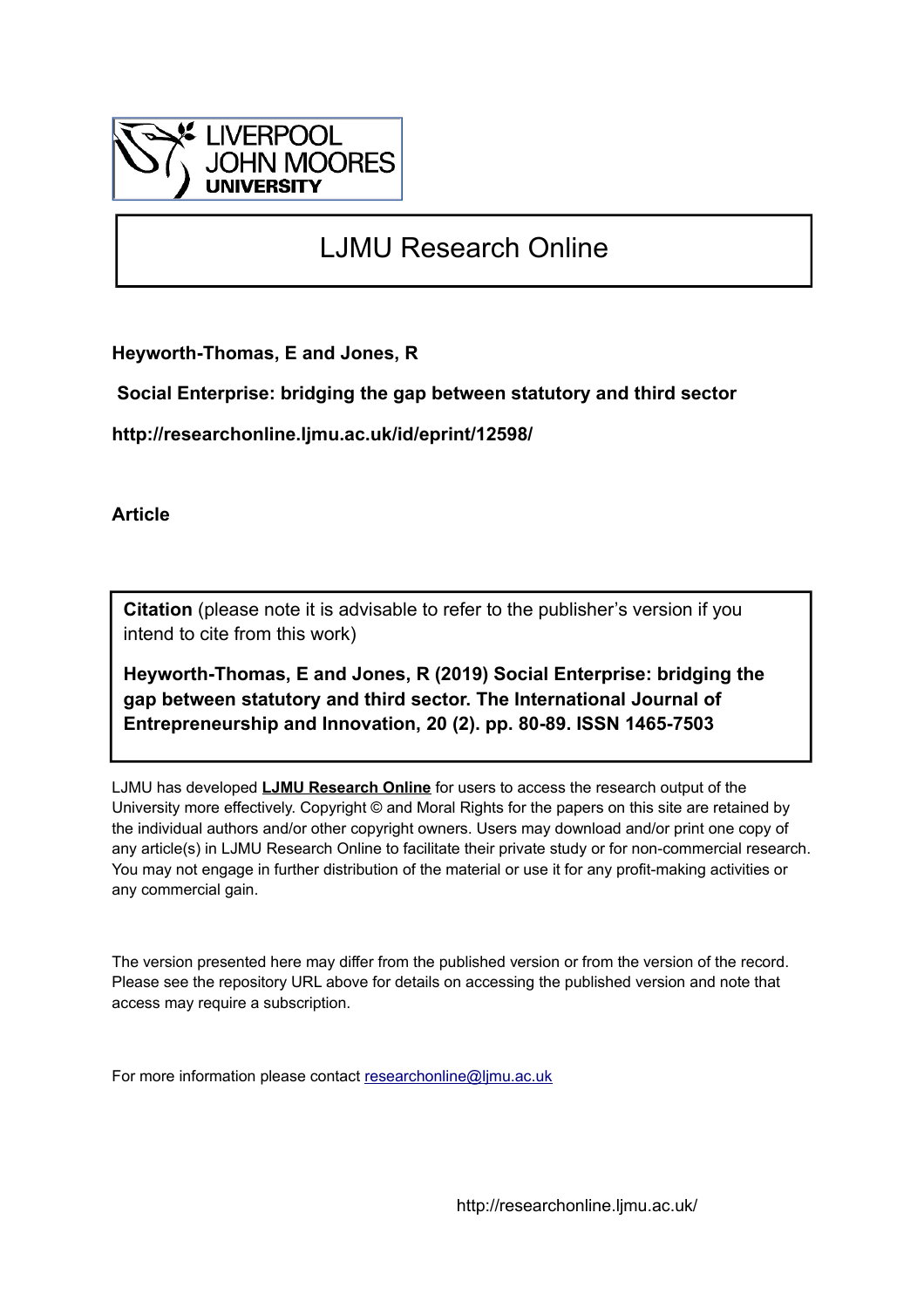# **Elizabeth Mary Heyworth-Thomas**

University of Wolverhampton Business School, UK **Rosalind Jones** University of Birmingham, UK

# **Abstract**

This article contributes to research of vulnerable communities and investigates the role of social enterprise created or saved from closure by social entrepreneurs affected personally by a life-changing event, in the context of stroke survival. Qualitative research is deployed to investigate the ways in which social enterprise supports survivors of stroke and their caregivers. Research analysis identifies start-up motives and challenges faced by social entrepreneurs and highlights how social enterprise can bridge the gap in support provision provided by the statutory and third sectors. Involvement in stroke clubs was found to be a key positive contributor to participants' life after stroke. This study has found that those who become social entrepreneurs after a life-changing event exhibit altruistic behaviours, while engagement between these social enterprises and this vulnerable group created specific benefits for vulnerable individuals and their caregivers, highlighting the potential for social enterprise to bridge the gap between statutory and third sectors which is currently overlooked in existing policy provision. The article concludes by making detailed recommendations for future research in this context and for governments and policymakers.

# **Keywords**

caregiver support, personal support network, rurality, social enterprise, social entrepreneurship, stroke support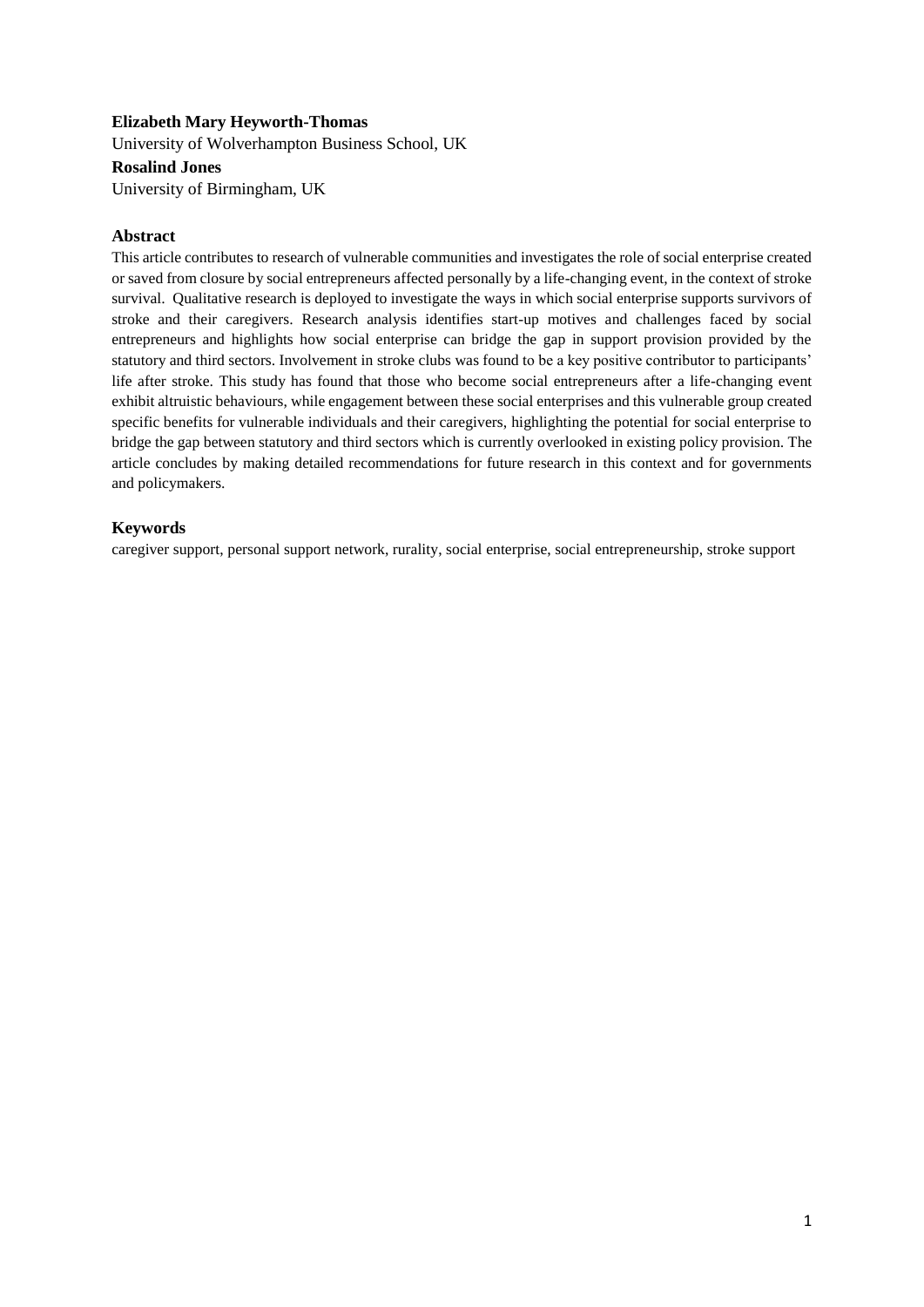# **Social Enterprise: Bridging the Gap between the Statutory and Third Sector**

# **Introduction**

This paper contributes to growing research of social enterprise and entrepreneurship. Empirical findings reported here are for part of a larger 7-year qualitative study which explored the everyday lives of survivors of stroke and their caregivers in Wales, United Kingdom (UK). Involvement in stroke club (social enterprise) was found to be a key positive contributor to participants' life after stroke. The aims of the paper are to explain the ways in which social enterprise supports survivors of stroke and their caregivers. In so doing, the paper identifies start-up motives and challenges faced by social entrepreneurs and highlights how social enterprise can bridge the gap in support provision provided by the statutory and third sectors. Current literature considers social entrepreneurs to exhibit antipathy to the state, whereas this study has found that those who become social entrepreneurs after a lifechanging event exhibit altruistic behaviours which go beyond philanthropy. The way in which these social enterprises engage with this vulnerable group in this context, highlights their potential for bridging the gap between statutory and third sectors which is often overlooked in existing policy provision.

Public awareness of stroke has increased over recent years due to the rise in awareness campaigns in the media. It is the third largest killer of adults and the largest cause of adult disability in the UK (Kumar et al., 2015; The Stroke Association, 2016; Welsh Government, 2016; Williams, 2008). Stroke has largely been researched by those in the medical field who seek to improve stroke survival rate and reduce the rate of stroke incidence. One-third of people who experience a stroke survive with varying degrees of long-term physical or neurological disability often with changes to psychological and emotional wellbeing and, social participation (Ekstam et al., 2011). Survivors often experience one or more of these negative side effects post-stroke, the impacts of which, can remain or, vary in severity in the months and years after a stroke. As a consequence, everyday activities which might usually be taken for granted often become daunting tasks requiring more effort and possibly assistance. There are approximately 7,600 stroke incidences in Wales each year (Welsh Government, 2017), 6,000 of which are new stroke incidences (Welsh Government, 2016). Public awareness and medical advancement have led to quicker diagnosis and more effective treatment, resulting in an increase in people surviving stroke each year. Therefore, the number of people living with the impact of stroke in their everyday lives has also risen (Ashton et al., 2010; Glasby, 2017). Furthermore, as survivors are (typically) cared for by family members (Cameron et al., 2013; The Stroke Association 2016), the increase of stroke survival means that there is a rise in the number of family members becoming primary caregivers. As family members transition into the caregiving role, they themselves experience changes to their everyday lives. These changes are not only physical. Caregivers are reported to experience feelings which are commonly reported by survivors, such as depression and anxiety (Jaracz et al. 2015), fear (Sklenarova et al., 2015; White et al. 2014) anger and frustration (Auton et al., 2016; Jaracz et al., 2015). This highlights the need to support caregivers as they then become patients in their own right, with their own needs.

The rise in stroke survivors and caregivers places increased pressure on statutory sector support. The rural infrastructure of Wales also adds further complexity compared to urban regions, as rural communities face challenges with service accessibility and sparse support availability as well as increased travel time for statutory sector home care provision (McGrail and Humphreys, 2015; Williams, 2008). Policymakers are also challenged with defining rurality across the UK as Rurality itself cannot be simply defined. While dictionaries define rurality as countryside; geographers define rurality by land use, population density and terrain. Rurality may be further defined by distance to services such as the public transport system or the nearest shop, whereas the United States (US) defines rurality in terms of exclusion (US Census Bureau, 2007). In order to find the most appropriate definition, we define rurality using the guidelines of the Wales Rural Observatory, identifying rural counties as those with a population of 150 people or less, per square kilometre (Radcliffe, 2011). By this definition, 40.91% of counties in Wales are considered rural (StatsWales, 2018).

Firstly, the paper reviews the relevant literature. Secondly, the methodology is detailed which includes discussion of the qualitative research approaches deployed in the study. Thirdly, the findings are discussed based on research evidence from six stroke clubs including observations and interviews. The paper concludes by summarising the key themes, providing practical and theoretical implications together with recommendations for further research. Recommendations are also made for governments and policymakers to facilitate and support social enterprise as a key contributor to the personal support networks (PSNs) of survivors and caregivers.

#### **Literature Review**

Current discourse within the entrepreneurship literature distinguishes social enterprise and entrepreneurially-led enterprise by the intended outcomes. Bjerke (2013) defines social entrepreneurship to be all entrepreneurial activity which aims to benefit society through social aims. Ridley-Duff and Bull (2016) expand upon this, defining social enterprise as an enterprise which is not primarily driven by financial return. Instead, the social enterprise primarily focuses on social objectives with any profit made, being reinvested into the organisation in order to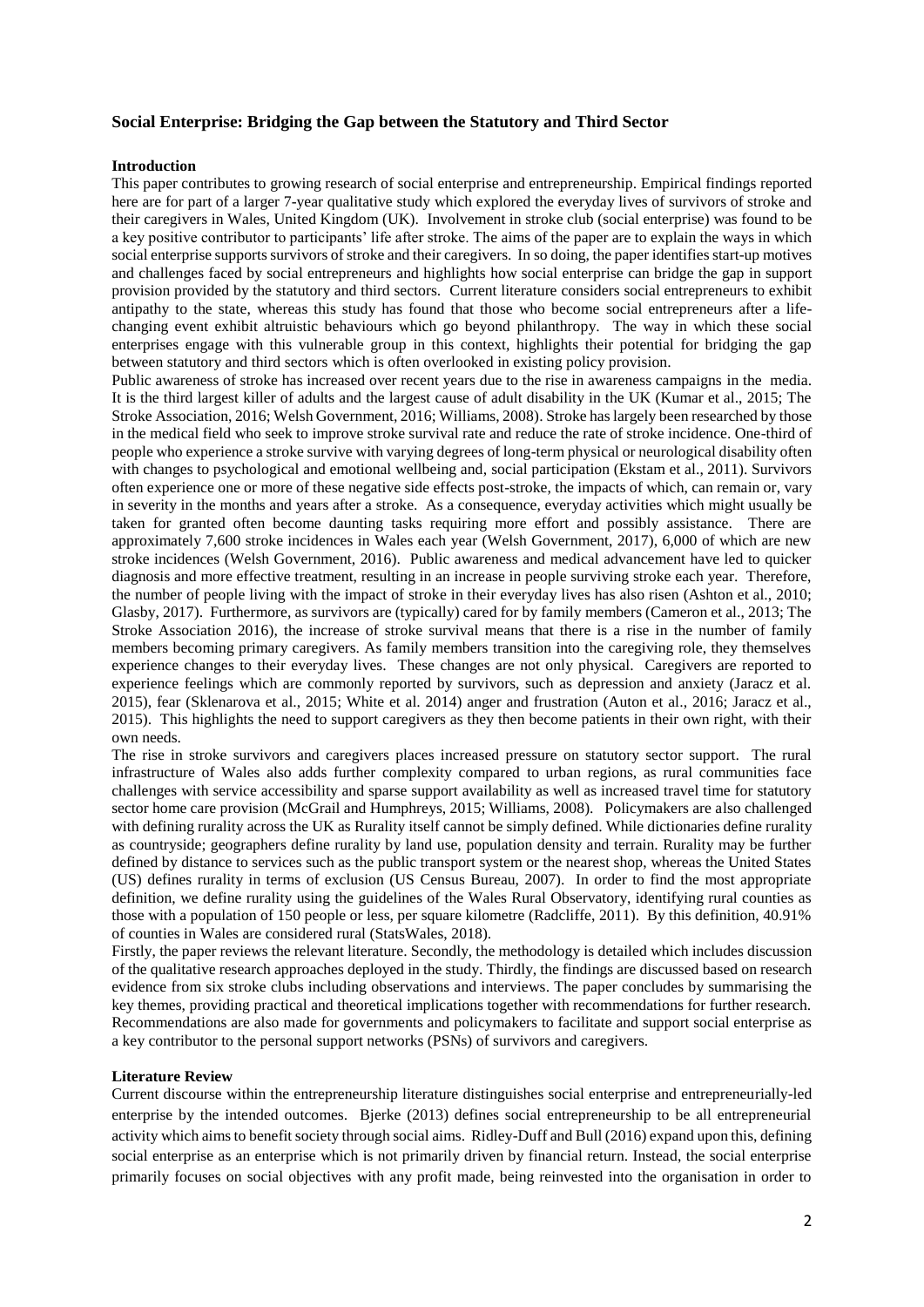further work towards social aims and, for the social business to remain sustainable. Chell (2007:18) redefines the notion of entrepreneurship with a holistic definition so that it is applicable to both social and economic enterprises, describing entrepreneurship in this context as the process of opportunity recognition and pursuit with a view to create value. From this viewpoint, entrepreneurs (both social and economic) consciously seek resources which can be aligned (such as through networking and other processes) and use their personal or 'human capital' in order to achieve their mission of wealth and social value creation. Martin and Thompson (2010) describe social enterprise as harnessing a triple bottom line: social aim, income generation, and economic impact. This makes social enterprises, therefore, a useful strategic partner for policymakers to consider.

Scholars have evidenced the role of entrepreneurial responses and enhanced provision of new products or services which occur via social enterprises in response to urgent social problems, using innovative Schumpeterian behaviours (De Fourney, 2001; Schumpeter 1934). Where traditional, private, or, statutory sectors are unable to provide satisfactory solutions, this can be observed where homogenous groups of people with similar needs form or renew social enterprises to address unmet need(s) in society. More recently, the notion of social enterprise has further evolved. The literature describes social enterprise as a product of the third sector where the 'grey' area of cooperative and non-profit trading practices have occurred; or, as a result of the integration of the private sector into the third sector (Ridley-Duff and Bull 2011: 2016). These authors consider social enterprise to be 'a product of the tension between attempts to reform the public (statutory) sector through the introduction of private sector management rhetoric, and radical responses to those attempts by local politicians and community entrepreneurs with socialist sympathies' (Ridley-Duff and Bull 2011: 39). This statement by Ridley-Duff and Bull refers to the change in attitude towards economic theory around 1970 which impacted on entrepreneurship research worldwide; where there was a noticeable increase in small enterprise and innovation in leadership and the social economy, suggesting that social enterprise expanded out of liberal capitalist ideas which founded the principles of 'new public management' and market socialism (Chandler 2008; Ridley-Duff and Bull 2011: 2016).

Focusing on the drivers of social enterprise, we refer to Leadbeater's (1997) model of cross-sector social entrepreneurship that creates social capital, cited in Ridley-Duff and Bull (2011: 73). This model (Figure 1) identifies the darker shaded areas, the crossover areas, as the 'social entrepreneurs' sector.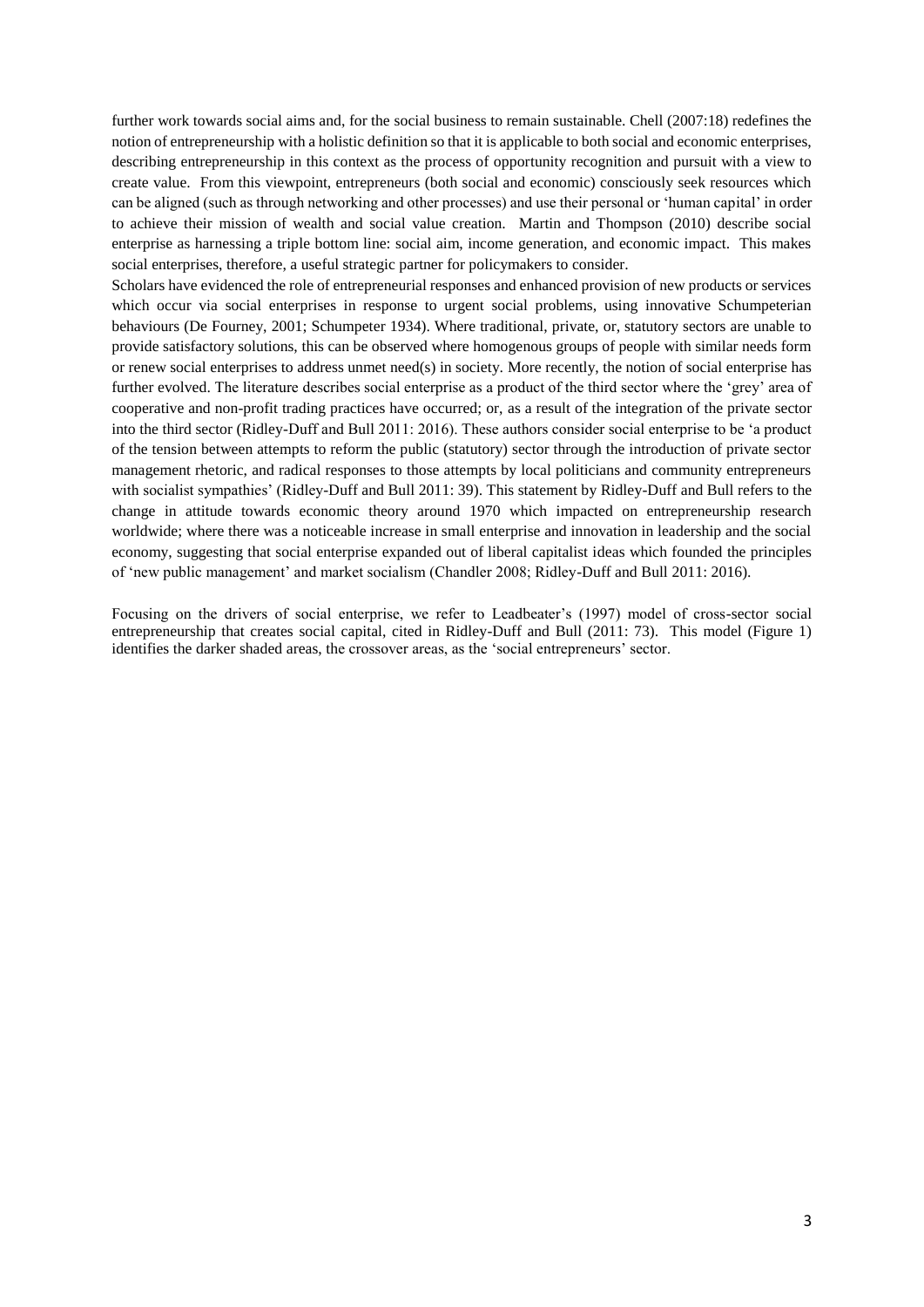

Figure 1: Leadbeater's model of cross-sector social entrepreneurship that creates social capital

Extracted from Ridley-Duff and Bull (2011: 73)

Leadbeater's model (1997) asserts that social enterprise is a 'bridging sector' which provides an opportunity to utilise skills, abilities and knowledge. Ridley-Duff and Bull (2011) describe that the bridge at intersection 1 shares a public interest, and so lays foundations for non-profit enterprise. At intersection 2, there is an element of corporate responsibility where government bodies do not consider the voluntary (third) sector as a viable business partner for delivering public service. Intersection 3 then identifies the gap between the private (independent) sector and the voluntary sector as a 'more than profit' spectrum. Here, antipathy to the state is considered the driver for these businesses who seek to meet the needs of disadvantaged communities, seeing themselves as realistic about the statutory sector's capacity to oppress minorities. The centre crossover is the overlap of all sectors; being 'idealist' it replaces private, public and voluntary competition with a democratic multi-stakeholder model where all interests in a supply chain are acknowledged to break down barriers to social change. This model proposes that social enterprise in the third sector can be supported by the independent and/or the statutory sector. With more traditional forms of funding being cut, entering the sector of social enterprise creates opportunities for third sector organisations (TSOs) to become sustainable and continue to produce collective benefits, operating similarly to an independent sector business (Laville and Nyssens 2001; Ridley-Duff and Bull 2011; Yu 2011). Therefore, by becoming a social enterprise, insecure provision such as charitable donations and voluntary staff are less relied upon (Seanor et al., 2013).

## **Research Methodology**

Biographical narrative interviews, semi-structured interviews and unstructured observations informed the findings of this study. A humanistic interpretivist approach to inductive qualitative research allowed participants to describe interpretations of their own social world (Bernard, 2013; Gray, 2013). A multi-stage research design was carried out in the manner of a longitudinal study, allowing for identification of any change over time, and allowed for triangulation and data checking (David and Sutton, 2011; Gray, 2013; McGivern, 2013).

## *The study sample*

Purposive sampling (McGivern, 2013) was used to recruit 6 stroke clubs out of 50 across Wales. The sampling criterion was that the stroke clubs were to be located in Wales, UK. The host of each observed stroke club was invited for semi-structured interview. Then, survivor participants and their caregivers were recruited for interview from each of the stroke clubs. A multi-case approach to survivor and caregiver participants allowed for survivors and caregivers to be considered as their own unit, and allowed for cross-comparisons between cases. 2 of the 8 cases consisted of a survivor participant while the remaining 6 consisted of a survivor and caregiver dyad. This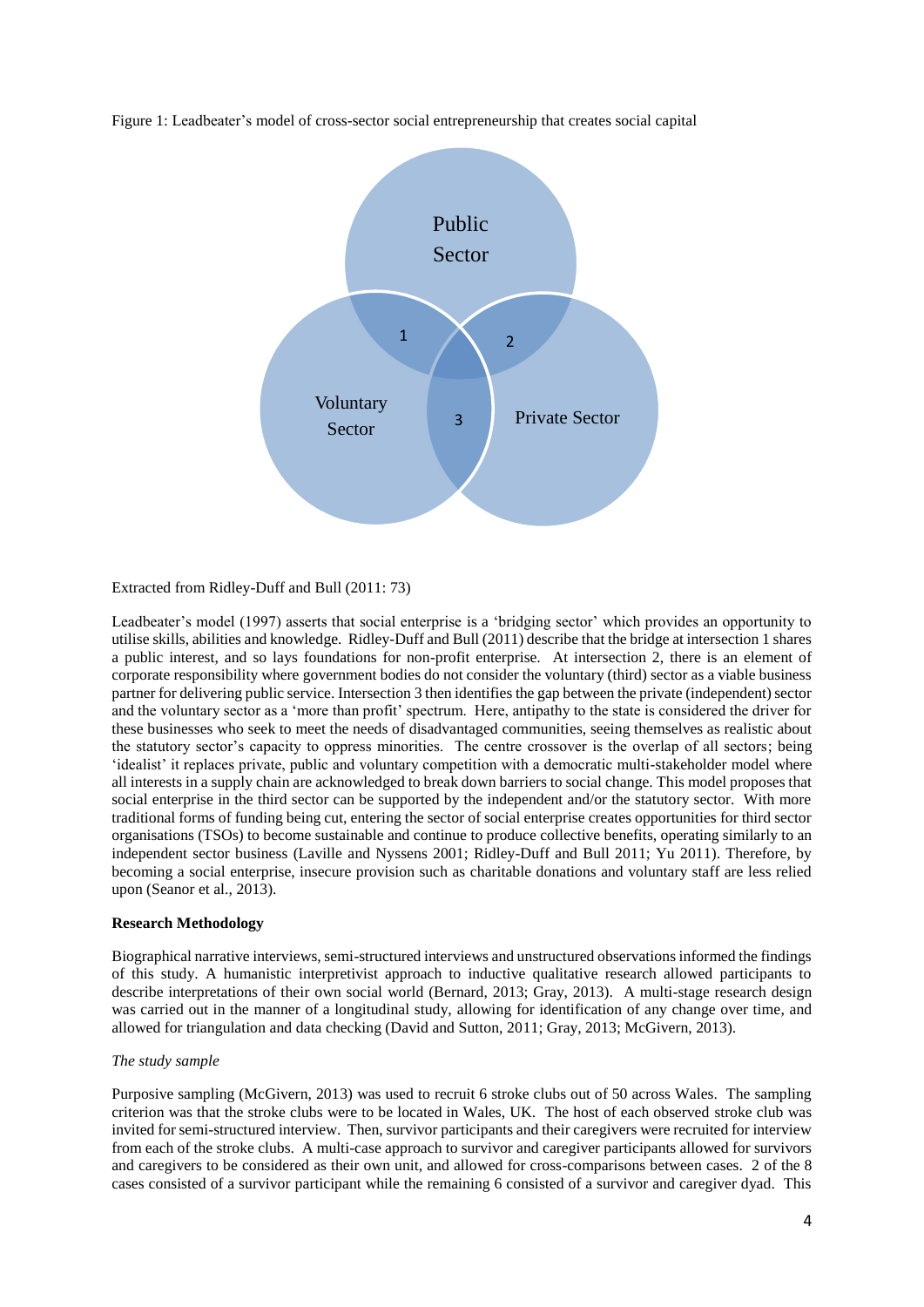purposive sampling strategy provided an opportunity to explore a specific community suitable for meeting the study aims.

#### *Data Collection*

The semi-structured interview questions focused on the hosts' start-up motivation, member recruitment, financing, marketing, challenges faced and delivery of the stroke club provision. The survivor and caregiver interviews focused on the participants' everyday life after stroke. Each stroke club was then observed 4 times, bi-monthly. Non-participant observation of stroke clubs generated further insight into member behaviour, relationships between members and the behaviours and relationships between members and volunteers were observed, as well as the activities which took place. This produced insight into similarities and differences in activities and, delivery between the different clubs observed. Survivor and caregiver dyads were interviewed following Wengraf's (2009) Biographical Narrative Interpretive Method (BNIM). The only deviation was when survivors with communication issues required a more direct approach to enquiry, for this an alternative template was formed. These interviews focused on the everyday lives of study participants and provided insight into their perspectives' of stroke club (as members) as well as identification of the key actors, networks and support services involved in the everyday lives of the participants. The interview data contributed to the observation data making an invaluable contribution to the methodology (Green and Thorogood, 2009). 6 of survivor and caregiver dyads were revisited for follow-up interview 6 months after the first which, using the BNIM format, further explored key findings from the first interview, and identified any change since the first interviews. The remaining 2 did not participate in the follow-up interview due to the death of a survivor (1) and a non-response to the follow-up request (1).

The primary data collection methods were synergistic, complementary, and allowed for triangulation of the data through cross-referencing of the data collected, and the literature review. This helped validate the data, ensuring that robust, reliable data added strength to the research findings (McGivern, 2013).Biographical narrative interviews and semi-structured interviews were piloted during the first interview. The same process was followed for follow-up interviews with survivor and caregiver participants.

#### *Data Analysis*

Raw data was transcribed and stored using a Computer Assisted Qualitative Data Analysis Software (CAQDAS) package, Nvivo. The transcripts were coded using nodes; categorising data into themes. Self-transcription of the interview data allowed immersion within the data. This first stage of data analysis aided data recall during coding and analysis, ensuring that common themes were identified during the transcription and coding phases (McGivern 2013). Summary nodes were used to first code the data. It was then further coded using sub-nodes reduce the categories further, making them more defined. Axial codes then linked the coded data (the data within each node category) to one another, highlighting patterns across the data. The data collected from survivor and caregiver dyads was coded independently of the stroke clubs in order to adhere to data confidentiality, as stroke clubs could be possible identifiers for the participants. For this reason, the findings are presented from the 2 data sets. This data reduction strategy organised raw data into manageable sections. This process was replicated across the multiple primary data sources, preparing the raw data for analysis. As themes were identified within the primary data, the author revisited the data source a second time, to ensure that all themes were considered in the coding process. This strategy ensured academic rigour and enabled both a priory and emerging themes to be considered.

Coding raw data as a node itself allowed triangulation of data through exploration of nodes and themes across individual and multiple data sources. This process identified common and independent themes, highlighting areas for further exploration and contributed to survivor and caregiver follow-up interview development. Furthermore, identification of literal and underlying themes reduced the risk of hidden meanings being overlooked, particularly in relation to the biographical narrative interview data. This process ensured validity and reliability of data, which produced rigorous findings.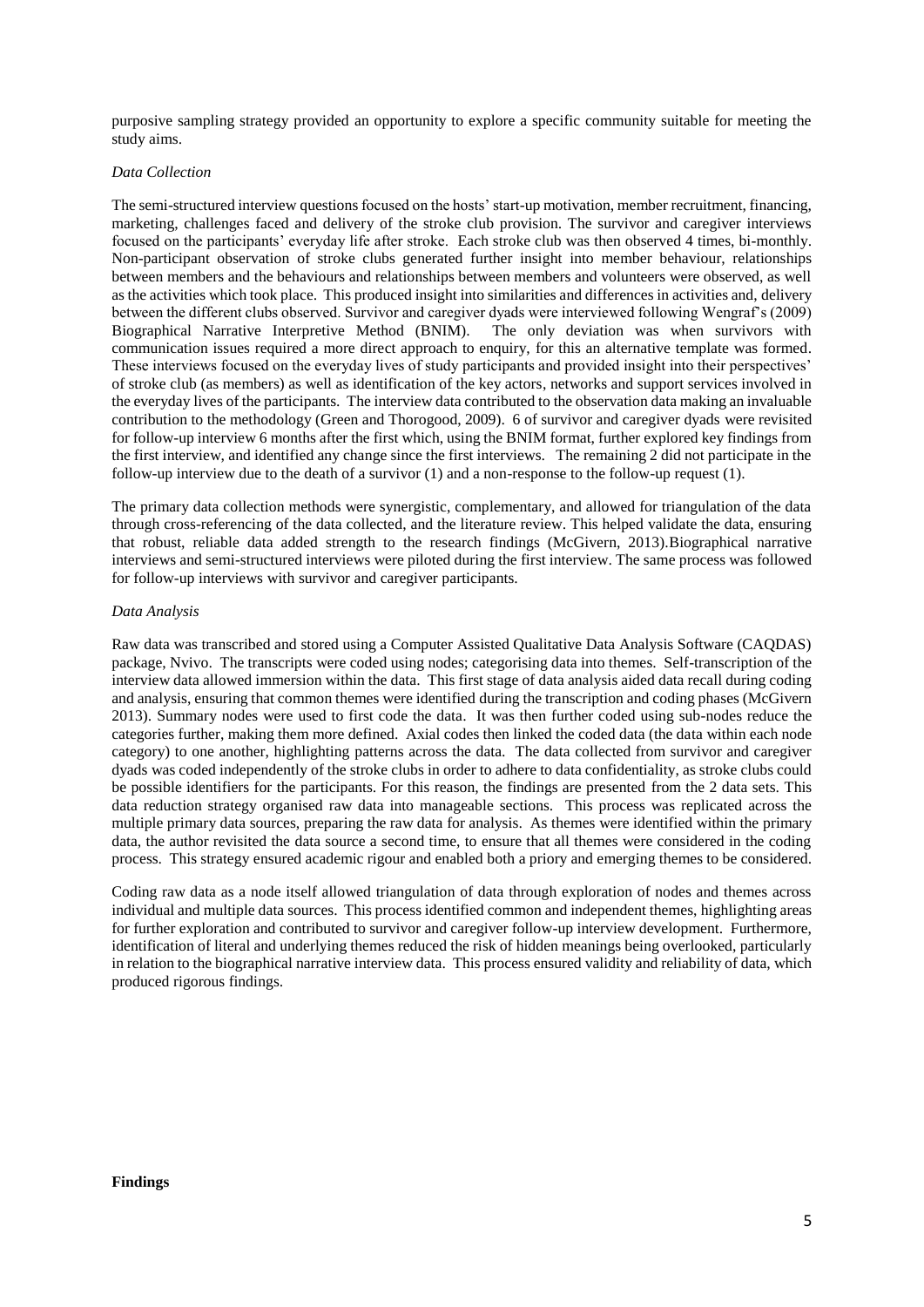Table 1 provides a breakdown of each stroke club observed and details the stroke club hosts. Each host had experienced stroke in their lifetime. Either personally, in their professional capacity or, as caregivers.

| Table 1: Stroke club characteristics |  |
|--------------------------------------|--|
|--------------------------------------|--|

| <b>Strok</b> | <b>SC</b> Host | Host       | Meeting    | Meetin | Number of  | Estimated  | Cost to  | Transpor  |
|--------------|----------------|------------|------------|--------|------------|------------|----------|-----------|
| e            | descripto      | Interviewe | Frequency  | g time | Members    | age of     | Members  | t to and  |
| Club         | $\mathbf{r}$   | d          |            |        | (inc.      | Members    | (exc.    | from      |
|              |                |            |            |        | volunteers | (exc.      | Transpor | venue     |
|              |                |            |            |        |            | Volunteers | t and    | (survivor |
|              |                |            |            |        |            |            | Raffle)  | only)     |
| <b>SCA</b>   | Survivor       | Yes        | Monthly    | 12.00  | $39 - 47$  | $50+$      |          | Car,      |
|              |                |            |            | $pm -$ |            |            |          | Taxi,     |
|              |                |            |            | 3.00   |            |            |          | Red       |
|              |                |            |            | pm     |            |            |          | Cross     |
|              |                |            |            |        |            |            |          | mini bus  |
| <b>SCB</b>   | Ex-            |            | Weekly     | 2.00   | $12 - 20$  | $35+$      |          | Taxi      |
|              | Speech         |            |            | $pm -$ |            |            |          |           |
|              | Therapist      |            |            | 4.00   |            |            |          |           |
|              |                |            |            | pm     |            |            |          |           |
| <b>SCC</b>   | Survivor       |            | weekly     | 10.30  | $41 - 60$  | $30+$      | £1.50    | Car, Taxi |
|              |                |            |            | $am -$ |            |            |          |           |
|              |                |            |            | 3.00   |            |            |          |           |
|              |                |            |            | pm     |            |            |          |           |
| <b>SCD</b>   | Caregiver      |            | Weekly     | 10.30  | $17 - 21$  | $35+$      | £5.00    | Car,      |
|              |                |            |            | $am -$ |            |            |          | Taxi,     |
|              |                |            |            | 3.00   |            |            |          | Walk      |
|              |                |            |            | pm     |            |            |          |           |
| <b>SCE</b>   | Caregiver      | Yes        | Fortnightl | 2.00   | $24 - 37$  | $45+$      | 50p      | Car,      |
|              |                |            | y          | $pm -$ |            |            |          | Taxi,     |
|              |                |            |            | 4.00   |            |            |          | Walk,     |
|              |                |            |            | pm     |            |            |          | Own       |
|              |                |            |            |        |            |            |          | mini bus  |
| <b>SCF</b>   | Widow          | Yes        | Monthly    | 1.30   | $3 - 6$    | $45+$      |          | Taxi      |
|              | (previous      |            |            | pm-    |            |            |          |           |
|              | caregiver      |            |            | 3.30   |            |            |          |           |
|              |                |            |            | pm     |            |            |          |           |

# *Semi-structured interview with stroke club hosts*

Hosts from stroke clubs A, E and F were interviewed. The host from SCA explained that her motivation to form the club came from her own unmet need whilst recovering from stroke: "I couldn't keep working, but I couldn't just sit there and do nothing. I'd have been bored and felt useless. So I asked the nurse if there was a club or something for others in my position, she said there was nothing. So I just decided to start one myself and see if it would take off". 12 years on, SCA had gained over 50 members. This highlights the motivation to start a stroke club and demonstrates a need for such support in the community. Stroke clubs B-F were already established when the hosts took over. Initially run by a TSO with funding from the local authority (LA), stroke clubs B-F faced closure when statutory funding was withdrawn. Stroke club members were reported as being tearful, distressed and upset when they learned of the impending closure "for some, it is all they have, and the only time they get to see anyone other than their carers" (survivor participant). The SCE host commented "we all want to support one another, the stroke people and us as family and caregivers. It can be hard, especially when your husband cannot talk to you because of stroke. There are a few here that cannot talk, and us caregivers would go potty in a week if we didn't have people to talk too!" This highlights the emotional support that the host gains from running stroke club.

The foreseeable closure of stroke clubs B-F led to existing members forming committees and taking over the running of the stroke clubs themselves. Stroke club formations were similar and consisted of a host and founder, a treasurer, a member's secretary and club volunteers. Seeking ways to become self-sufficient, the stroke clubs moved away from TSO led clubs, to become social enterprises in their own right. Stroke clubs had the primary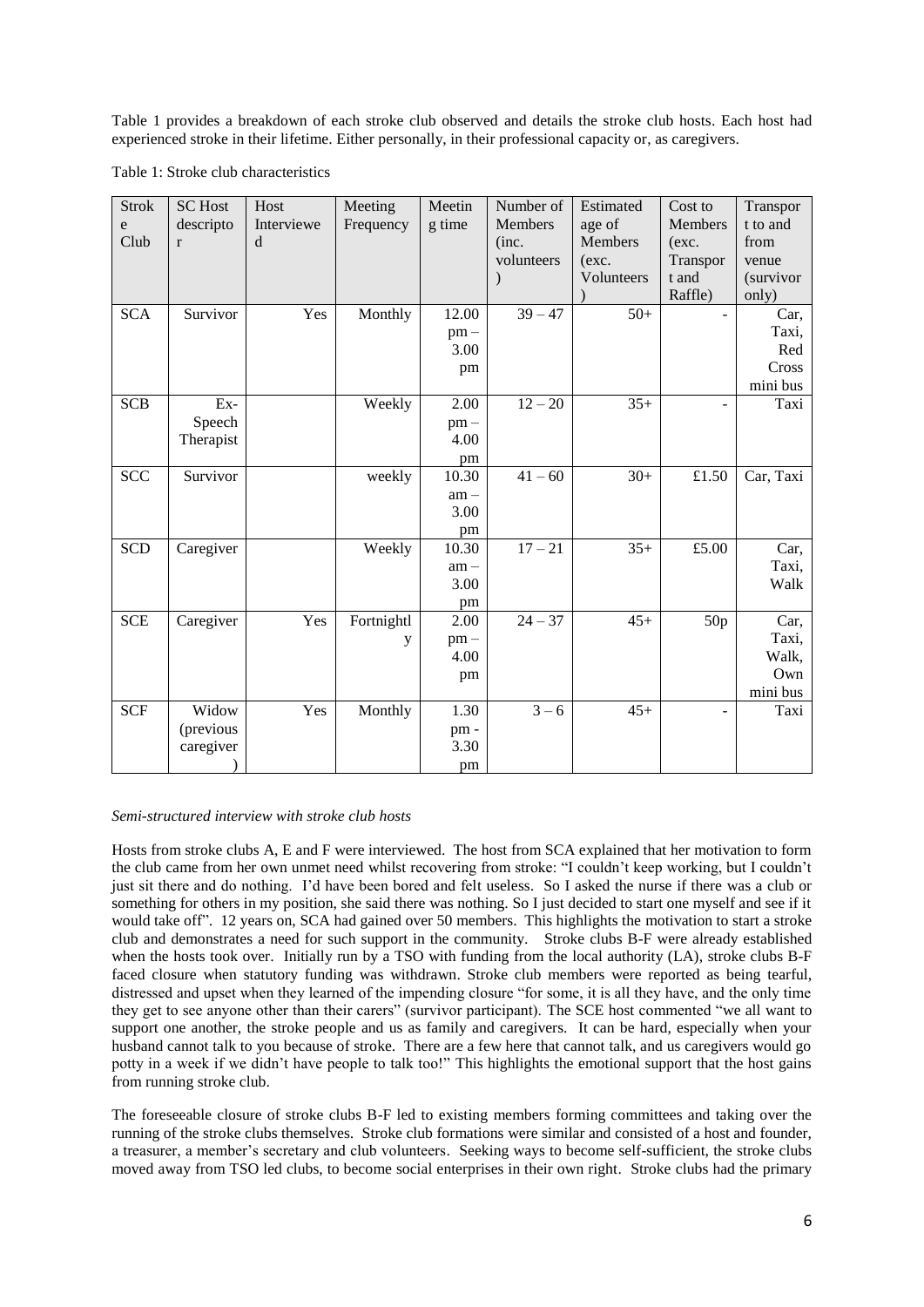aim of supporting vulnerable adults (stroke survivors and caregivers) in their everyday lives. This social aim had positive economic benefit in supporting disadvantaged groups in society, whilst income generation occurs through membership fees and other fundraising activities. This demonstrates Martin and Thompson's (2010) triple bottom lines of social enterprise and contributes to the reported studies of Ridley-duff and Bull (2016) by noting altruistic and philanthropic behaviour characterised by the stroke club hosts. These behaviours focus not on donation but selfless acts of support to others in a similar situation. Rather than antipathy to the state, this is implicit but purposeful behaviour which is driven by altruism. In doing so, these social entrepreneurs are meeting their own personal need which challenges the widely reported concept of entrepreneurship by necessity and introduces a new definition, of an entrepreneur driven by their own personal needs after a life-changing event.

SCC followed similar growth to SCA. Once a club of 8, expanded rapidly to a membership of over 30 during the 4 years it had been running independently. The host of SCC is concerned "the venue is too small, we might have start turning people away unless we can find a larger, more suitable venue". SCD also saw an increase from 5 members to over 35. The mere expansion of stroke clubs over time illustrates an increasing demand and need for support in rural Wales, with some members travelling in excess of 45 minutes to attend. In terms of member recruitment, SCA, C, and D recruit members (members) via newspaper advertisements and word of mouth. As previously noted, SCB also received members with communication difficulties via a referral scheme from hospitals and local GP surgeries. When asked about the support they receive from external organisations, the stroke club hosts described support from the stroke related TSO as ineffective: "Pfft, it's not worth it! All they do is turn up every once in a while and see what you are doing, give you ideas in a booklet, which you cannot use because they do not help you set them up, and there isn't always enough money to make it work long term….. And then they just then go off….And if you want to raise money, they give you things to help advertise, but then they want half of everything you raise! So, it's not worth the effort in the end. So we just try and raise the money ourselves and keep the lot" (SCE host). As table 1 shows, funds were primarily raised through membership fees for clubs C,D and E. In addition, sale of raffle tickets as well as tea, coffee and snacks contributed to regular income, with fundraising events run by stroke clubs and the local communities adding larger sums on occasion. Monies raised covers venue hire (for clubs A-E) as well as the rehabilitative exercise coach (when booked) with any remaining profit being used for entertainment such as Christmas parties and excursions. The outgoings for stroke clubs varied as growing membership means that some clubs such as SCA and SCC pay for larger venues due to a growing number of members. Whilst this model makes stroke clubs A-E sustainable, SCF with few members is struggled with a venue charge of £20, paid for by the stroke club host. SCF host just asks for contributions for tea and coffee from the members as she recognises that the members are on limited incomes. The SCF host was torn between the challenge of managing a larger club which may be more sustainable and promoting membership recruitment.

Transport to and from the stroke venues was primarily by car or taxi with a small number of members from stroke clubs D and E walking to the venue, a club owned minibus (SCE) which the members who use pay a small fee and a charity minibus (SCA) which charges a small fee for people who use it. Thus, the stroke clubs became social enterprises created with the aim of benefit the local stroke survivor community. However, the key challenge that the stroke club hosts faced was managing their own health needs or caregiving role alongside the running of stroke club, as exampled by the host from SCA who expressed a desire to run the club each week, but found it would be too much to organise due to her own post-stroke health.

#### *Stroke Club Observation*

Scott and Marshall (2005) consider clubs where members (members) are united by a shared experience to be a social club. Although there is a social aspect, this understates the impact of the stroke clubs observed. They offer a stable pattern of interaction, a branch of community, and provide a valuable social and participative outlet. The clubs were of mixed physical and neurological ability and varied considerably in membership size. Despite being stroke specific, it was noted that 2 members from SCD had not experienced stroke; one had dementia and the other had lifelong disabilities. 4 of the clubs were English speaking, with the remaining 2 clubs being bilingual; both English and Welsh. 5 of the 6 clubs were mixed gender with SCF consisting of females only (unintentionally) and 4 clubs consisted of both male and female survivors and caregivers; SCB and D consisted purely of survivors and 3 members of SCF are widowers who have continued to attend after the death of their husbands who were former stroke survivors.

The stroke clubs provided a platform for activities which the survivor participants found beneficial to their rehabilitation and recovery of previous stroke, in some cases, relearning skills lost due to stroke, as well as supporting them with prevention of further stroke. For example, clubs B, C and D offer gentle exercise programmes such as seated exercise to music from an exercise professional. Exercises are based on physiotherapy movements and are interactive. Also, it was a notable observation that the voice exercises (SCB) were facilitated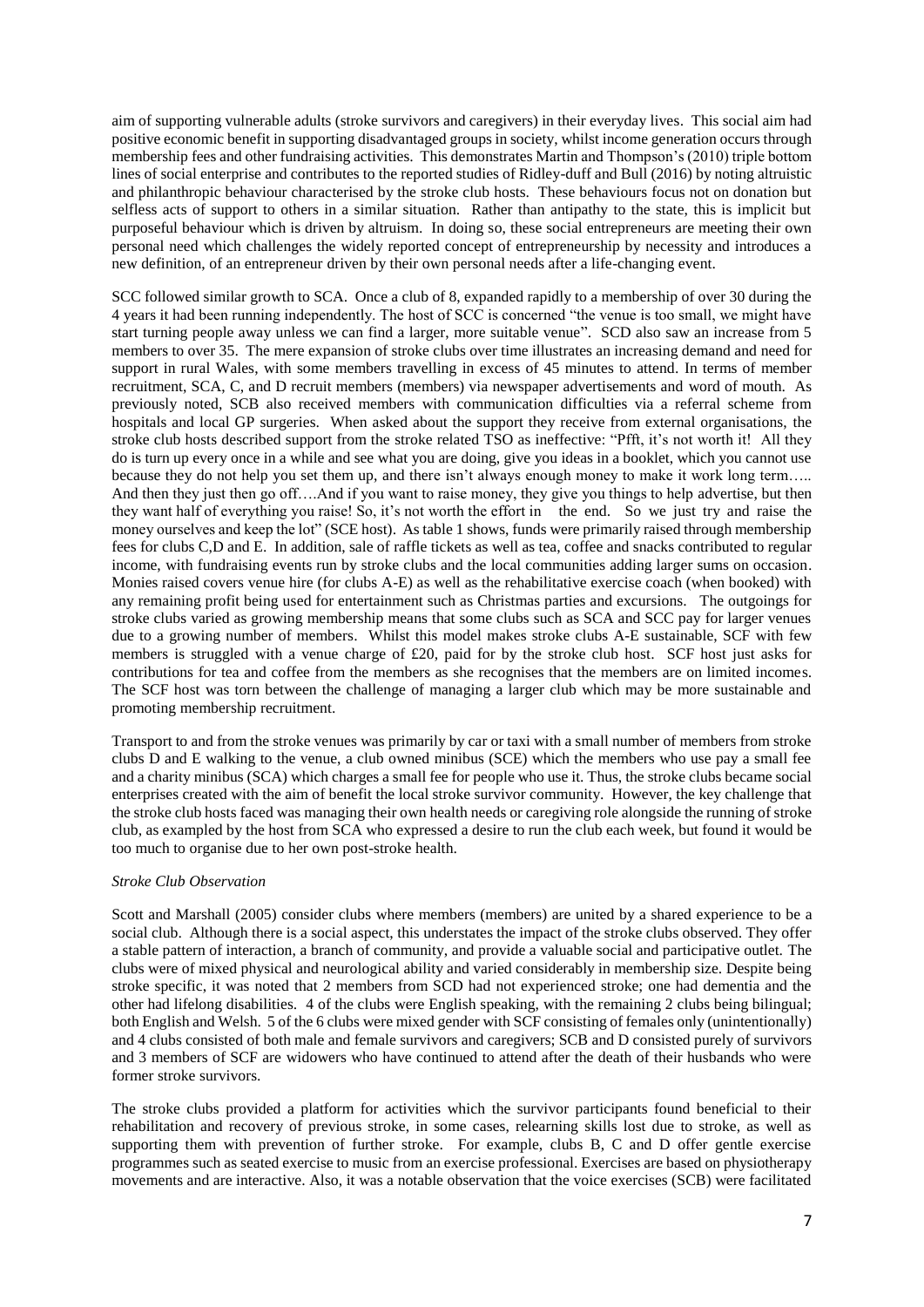in a way that encouraged participation, for instance, taking it in turns going clockwise around the circle, each person in turn. The clubs also had guest speakers, musicians, organised day trips and various other forms of entertainment, which contributed to intellectual fulfilment. The range of activities differed for each club. This suggests that although the stroke clubs are meeting the needs of the members in terms of a social outlet and information sharing, there is inconsistency in the activities available. This was particularly noted when a survivor participant stated he wanted more speech therapy but it was not offered this at his local stroke club, whereas if he resided closer to another club that provision would have been available. Members who attended clubs B, C and D described how rehabilitation exercises helped them improve their abilities with everyday tasks and encouraged them to practice rehabilitative activity at home. The re-engagement of motor activities was considered beneficial by one survivor participant, who considered that without such, a survivor "can become even more dependent on their family members".

All participants were able to explain to the researcher how stroke clubs had provided them with a safe-zone where they can be with people who have a 'shared experience'. One participant commented "it's my only real sense of reality because I see people who are far worse than me physically or mentally, yet somehow I'm connected or sharing; they understand me better than people who have not had a stroke". This participant described how the club had enabled him to come to terms with his stroke: "the comfort I get from stroke club; in accepting the things I can't do and being grateful for what I can do". This participant reflected on his own outcome of stroke compared to other stroke club members and takes comfort in having an avenue of social experience which provided a hub for people to share their experience and be around people he could connect with, who understand what he had been through. Survivor participants reported feelings of security in this social setting and a 'safe zone' where they can confidently socialise without being exposed to societal stigma. One caregiver reflected: "I think that the club has been really quite important personally because it gave mum (a survivor) quite a significant thing to concentrate on to get out of the house twice a week for which she might not have done and, I think it also gave that to the people that were involved in the setting it up, and actually what it set out to do which was to empower people who have had strokes and to understand that they could continue to contribute that they didn't have to be passive participant sort of thing that they could still have skills and experiences that could be used but it is a really, really difficult thing to do".

A caregiver participant reflected that she did not think her husband was: "going to live to get here"; to his current stage of rehabilitation, commenting that he was a "different man before stroke club". A committee member and founder member of SCD observed "there is a life after stroke, it won't be the same, but there is" and noted how the club helped members to regain their confidence and self-esteem. A caregiver also observed that there was a lack of stroke-specific rehabilitation and opportunities to gain ongoing support after hospital discharge. She explained: "the services stopped a little soon in that they do tend to concentrate on the very basics of personal care" and felt that there needed to be a deeper level of rehabilitative support which focused around participation in the wider environment: "not just enabling them to return home". A caregiver also felt that being rural meant that "services were more dispersed and harder to access than perhaps they would be in urban areas". Whilst another felt that "the services are there, it just costs more money for transport to access them". A participant who lived approximately a 45-minute drive from his nearest stroke club is now only able to attend on rare occasions due to post-stroke fatigue, highlighting that the impact of stroke itself can be a barrier to engagement in appropriate support provision, particularly when there is increased travel time to such provision. This emphasises some of the issues for people living in rural communities who seek such support. His wife (and caregiver) commented: "it's just too far really, it takes so much out of him but they do keep in touch".

#### *Findings from interviews with survivor and caregiver participants*

A common mission of the stroke clubs was to provide support to people living with stroke and create a place where people can socialise with people who have the shared experience, in a safe environment where they feel that they are away from any risk of stigma. Survivor and caregiver interviews identified stroke clubs as a key contributor to personal support networks (PSNs), second to that of the support of their caregiver (for survivor participants), and family (for caregiver participants). The social setting of stroke club and their rehabilitative support reduced barriers to social participation which in some cases were self-built (such as perceived stigma) and contributed to improved self-perceptions of post-stroke quality of life. For several of the members, it was the only social interaction they had, with one participant who is dependent on 24-hour care stating that the one day a month she attends SCA is the only time she is outside of the house and interacting with people.

During interviews, participants highlighted gaps in statutory sector provision on numerous occasions. The primary unmet need identified was a lack of, and poor clarity of, information from the third and statutory sectors. Survivor and caregiver participants reported that the availability of information depended on them "asking the right questions of the right people" (caregiver participant). A concern here was that the participants also stated that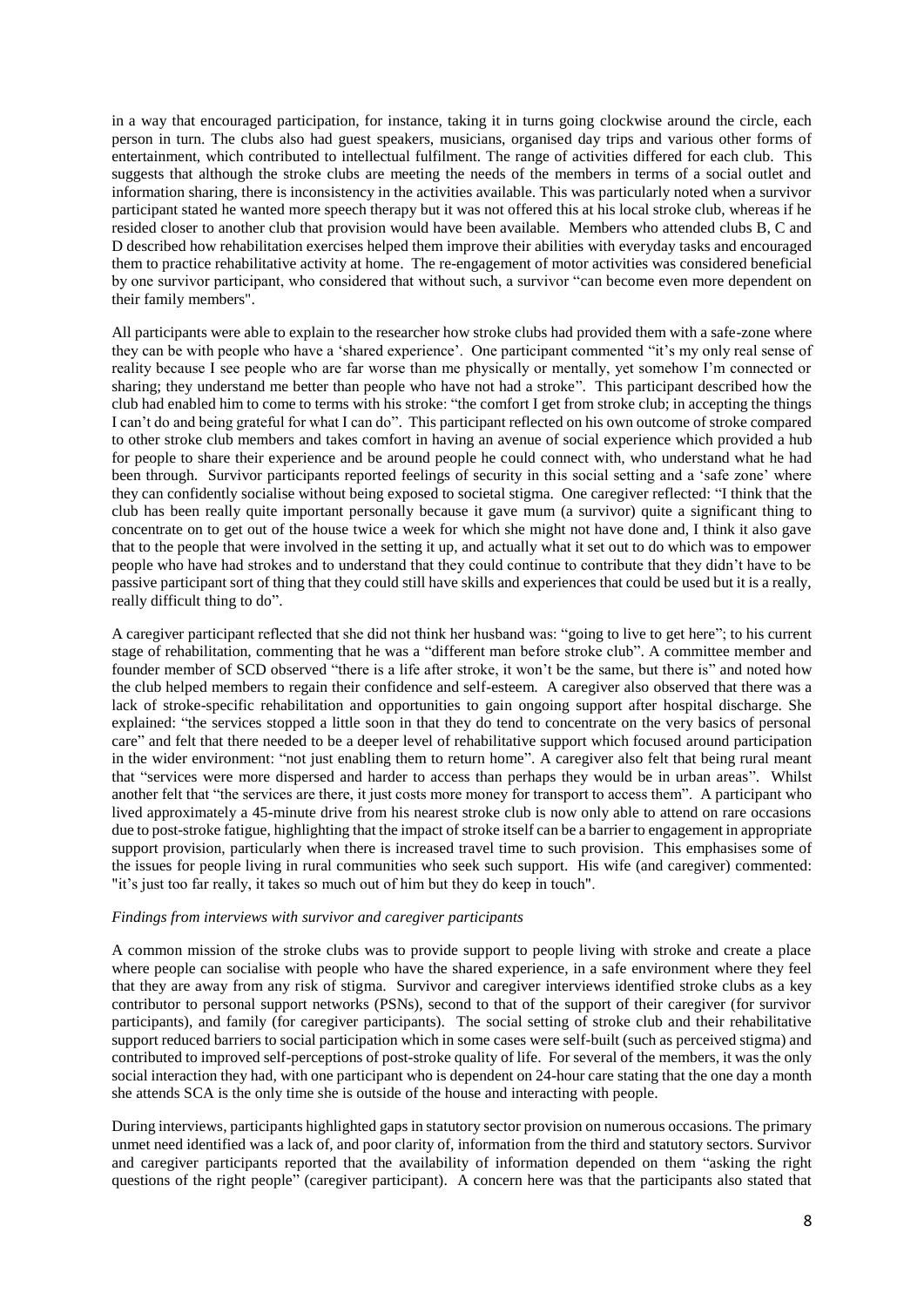because the experience was new to them, they did not know the questions they should be asking. Caregivers also reported feeling as though they had no support in the transition into the caregiving role. The participants recognised that the lack of information about stroke, preventing further stroke and how to care for survivors of stroke meant that they were going into the caregiving role "totally blind", feeling that "nobody tells you anything" (caregiver participant). The participants also expressed concerns that there was a lack of information on how to reapply for a drivers licence or details of financial support and that this would have been very useful. These examples of lack of information added to the feelings of strain, anxiety, fear and burden to the caregiving role, but also caused strain for the survivor participants. These feelings can lead to other health concerns such as depression and reduce participant motivation in rehabilitative activity. Whilst the statutory sector provides an effective rehabilitative program, survivor participants reported that their entitlement to participate was limited to a specified number of weeks (as medically prescribed to them). This meant that after their entitlement had come to an end, the survivor participants needed to find other ways of being motivated to carry on with activities which may help with rehabilitation, or stop completely. Stroke survivors with speech and language difficulties reported that they felt the speech therapy prescribed upon hospital discharge had ended too soon, feeling that further speech therapy would have provided them with a better outcome. This left them looking for other ways to fulfil their need for further speech and language support. The participants reported that stroke club addressed at least one of their unmet needs. Highlighting the value of stroke club to their post-stroke lives, a caregiver participant reflected on the health of her husband (a survivor participant): "he was a different person before the stroke club". Whilst a survivor caregiver who suffered with depression commented that stroke club had helped him to come to terms with stroke on a psychological level: "It's my only real sense of reality because I see people who are far worse than me physically or mentally. Yet somehow I'm connected or sharing. They understand me better than people who have not had a stroke. The comfort I get from Stroke Club; is that it helps me to accept the things I can't do and be grateful for what I can do". The data indicated that the majority of information participants obtained came from other people who they had met at stroke clubs, highlighting that they consider stroke clubs as a key opportunity to share experiences, and as an informal route to obtaining practical information and emotional support. Similarly, a caregiver participant reflected on the process of taking over the running of the stroke clubs from the TSO: "it empowered people who have had strokes, to understand that they *could* continue to contribute and that they didn't have to be passive participant" but acknowledges that running the stroke club "is a really difficult thing to do" as the hosts are running the clubs with their own post-stroke challenges.

During the study, 2 significant events occurred: one research participant club member lost his wife and caregiver. This participant observed that he felt supported by his community and that the stroke club (SCA) had been a great source of support. Another participant's home was flooded, and her caregiver reported that they, the club (SCD), did not offer any source of support or assistance as such, but reflected that there was not a lot they could have done. This suggests there could be more focus on this social enterprise in terms of community support as to its members outside of the meeting club. Another caregiver observed that she 'couldn't cope without the stroke club, and the friends we have gained' and reflected on instances where the other members of the clubs advised on some of the associated ailments resulting from stroke.

#### **Discussion and Conclusion**

This study identifies a different type of social entrepreneur. those who are motivated by personal need and altruistic behaviour, rather than necessity. That is, people who have become social entrepreneurs to meet their own personal needs and the needs of others, after a life-changing event such as stroke. Such needs are highlighted as informal support through the coming together of a homogenous group of people who share the same experience. Support which continues in the months and years after stroke and is not limited by a rehabilitative period controlled by statutory sector provision and addresses social, psychological, physical and practical needs which were not met by statutory or third sector provision. In doing so, this paper illustrates the value of social enterprise and entrepreneurship in supporting vulnerable adults who are living with critical health conditions, as well as their caregivers. The ownership of these clubs, by people who would normally be considered the service-users is what makes stroke clubs unique, exampling what person-centred support run by the community, for the community, can look like.

These social enterprises grew and flourished out of social necessity, position them between public, voluntary and private sectors, meeting a vital need for stroke support for survivors. Confirming findings reported in social enterprise literature, these clubs are all motivated to be self-sufficient and entrepreneurial in their practice, although stroke club hosts did not recognise themselves as social entrepreneurs. This creates a challenge for policy makers wishing to support social entrepreneurs as their lack of self-identification makes them a hard to reach group. The hosts are the driving force behind development and funding of these social clubs. They can relate to post-stroke life and understand end users' needs and aspirations in a way that policymakers and TSOs might not. Although managing stroke clubs presents personal benefit, the role also holds challenges. Despite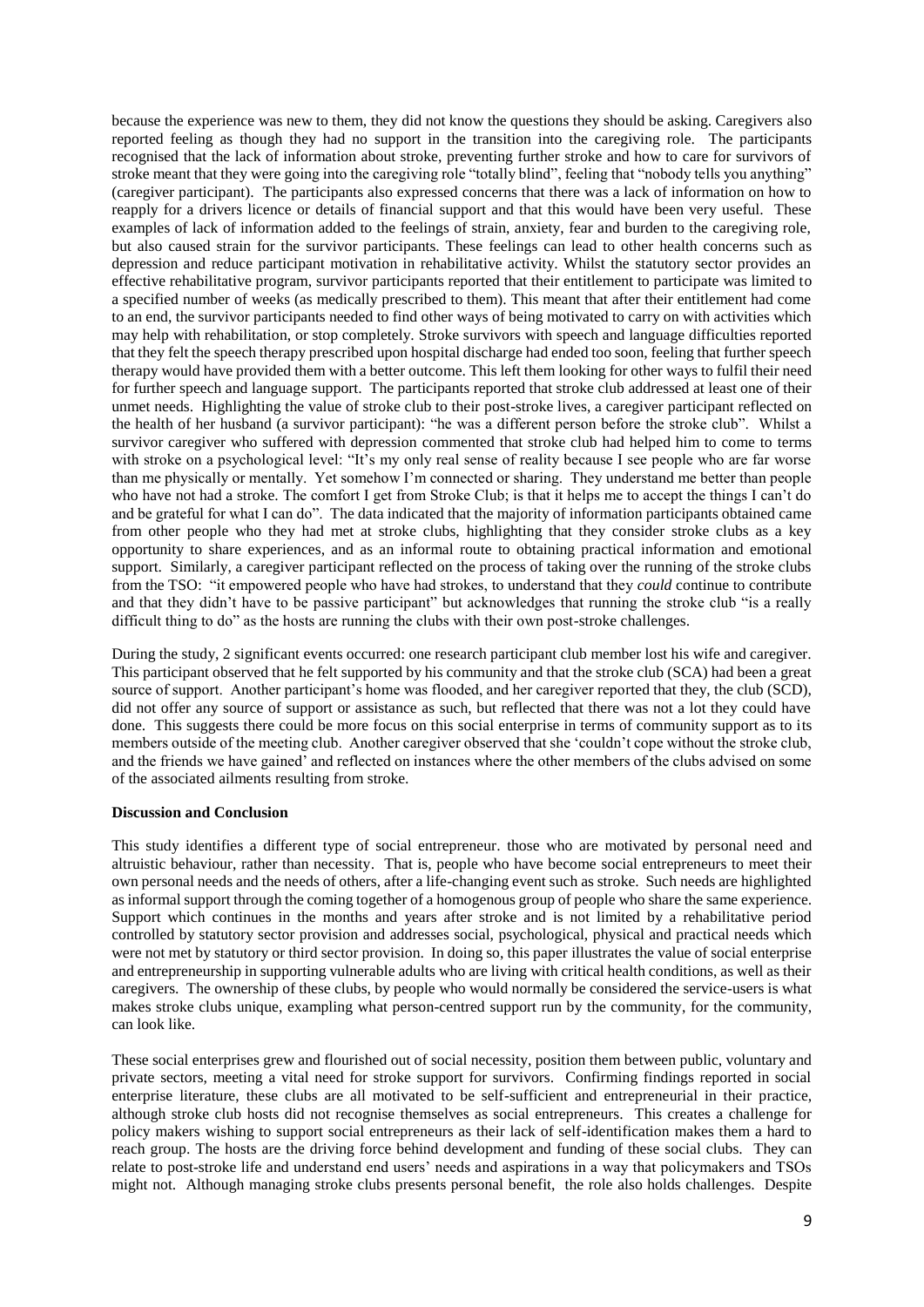responsibility of managing larger clubs being shared, this on top of the caregiving role and living with the outcomes of stroke such as stroke fatigue meant that it was becoming too much for some hosts, or that they could not run the provision as frequently as they would like. This, combined with the evidence from Leadbeater (1997) suggests that support from other sectors surrounding the social enterprise may be beneficial to social entrepreneurs and to the enterprise itself. However, it is important for any new support for the social entrepreneur to be appropriate and not necessarily focus on financial provision, particularly as most of the clubs had become financially secure.

The stroke clubs are an example of how social enterprise can fill a gap in public service provision in rural areas. They create a safe-zone where people feel they can be themselves and share experiences of life after stroke whilst providing long-term support, away from any perceived societal-stigma. For the study participants, this reduced barriers to accessing the support which were self-built, compared to other social groups. For some, gaining confidence through stroke club led to further barrier reduction for other social groups and engagement in society whilst providing support which is more reliable than informal structures. Collaboration with other organisations within the social enterprise structure could provide further opportunities to regain self-confidence and increase social-participation.

In applying Leadbeater's model (1997) (figure 1) to this context we see that while clubs were funded by the LA they were at point 1 non-profit. When funding was withdrawn and the enterprises became self-funded, with TSO support in the form of fundraising fliers and newsletters, they were placed closer to the voluntary sector on the model. If they were to receive support from other sectors in the future, there could be the opportunity to bring the clubs to the centre of the sphere. Business support in the form of financial skills and marketing could also benefit social entrepreneurs and be sourced from the other sectors of the spectrum. In addition, the health sector could work with social enterprises in this context and provide activities which are beneficial to survivors of stroke and caregivers. This could be incorporated into health and social care policy. There was an inconsistency of activities within the stroke clubs, which suggests that there is opportunity for more focused business strategies as suggested by past researchers (Seanor et al., 2013). A standardised package could be provided to enable rehabilitation activities to be provided at all of the clubs. This could be achieved by coordination of the social enterprises through affiliated activities, which currently, the TSO has failed to instigate. This recommendation would assist in social enterprise development in rural regions. Particularly where the social entrepreneurs have 'lived the experience' and are driven by their own needs to support public sector policy delivery for the social good.

Limitations of this study include lack of generalisability of the findings as a small sample was employed, however, this study provides a detailed and in-depth study to provide new insights into the issues for stroke survivors and those responsible for developing social enterprises out of necessity. Further research is proposed to further investigate management and entrepreneurial processes within such enterprises; to establish the wider issues across rural regions of the UK and beyond and, to examine social enterprise and stroke support clubs in both semi-rural and urban areas. Further avenues for research could include an exploration of social enterprise in the context of stroke support located in urban and also under developed regions to ascertain any similarities and differences by comparison. A further study would also be beneficial to explore how the how stoke services have developed in this area five years after the implementation of the Stroke Delivery Plan (Welsh Government 2017). Wider studies could be carried out globally by replication of this methodological approach.

Implications for policymakers include highlighting the need for continuing and supporting joined-up delivery of support services for disadvantaged clubs and facilitation of social enterprises with support for socially motivated entrepreneurs so that rural society can effectively rise to meet these challenges in times of austerity and retraction of publicly funded services, supporting person-centred care in different countries and regions. The global impact of this, is that such research could also advance policy and support provision in other rural regions and developing countries. Policymakers are recommended to explore non-financial support initiatives which would be more appropriate for social enterprise of this nature. As such, policymakers are also advised to broaden the definitions of social enterprise which exist in current policy, noting that not all social entrepreneurs seek growth or require support by capital. Particularly in terms of those social enterprises that focus on supporting vulnerable communities. This would also further support health and social care policy initiatives to help people to help themselves and contributes to inclusion and community cohesion in rural communities.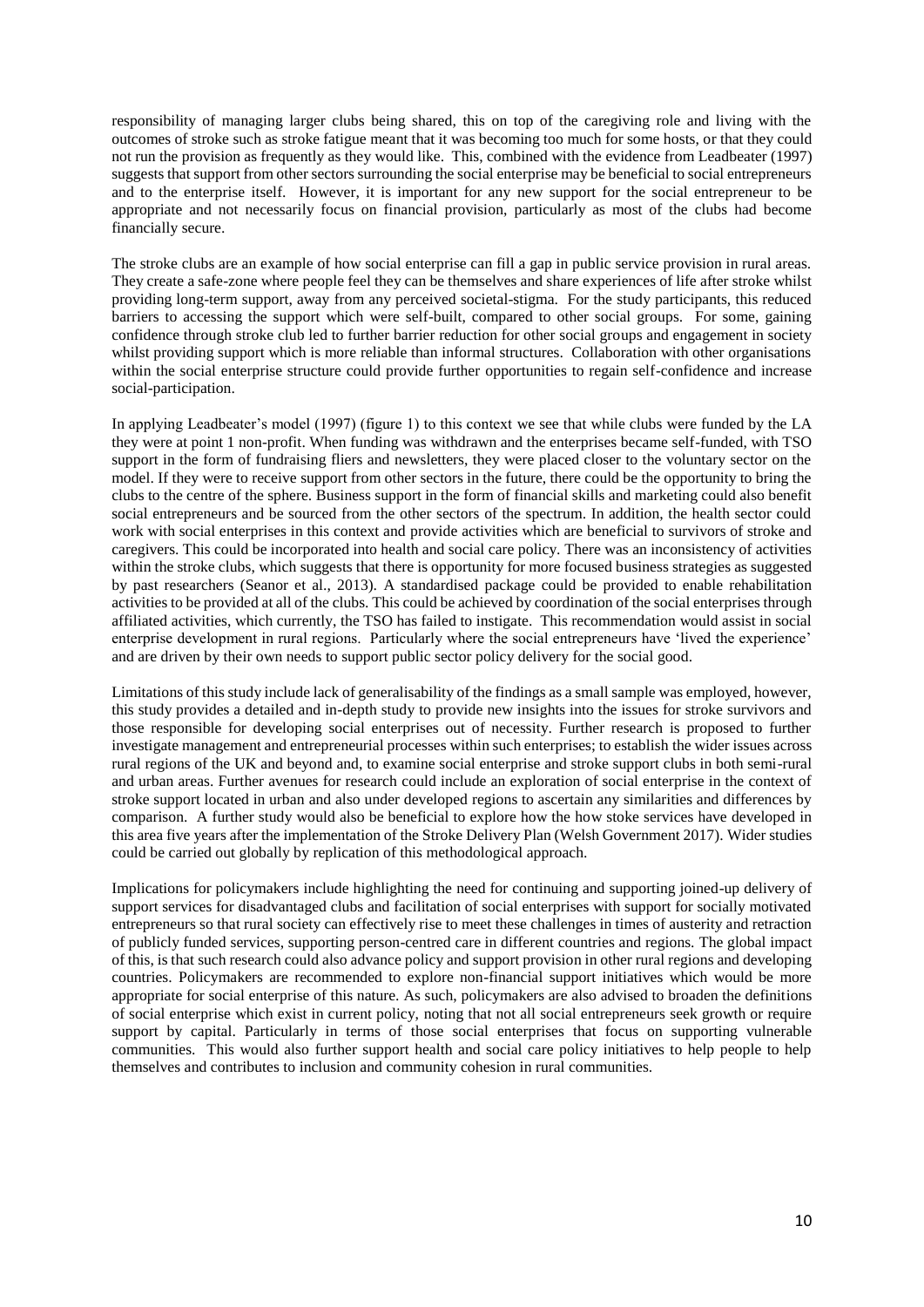## **References**

Ashton C, Bajekal M and Raine R (2010) Quantifying the contribution of leading causes of death to mortality decline among older people in England, 1991–2005. *Health Statistics Quarterly* 45(1): 100-127.

Auton, Malcom F., Patel, Kulsum., Carter, Bernie., Hackett, M., Thornton, Tim., Lightbody, Catherine E., Leathley, Michael J., and Watkins, Caroline L (2016), Motivational interviewing post-stroke: An analysis of stroke survivors' concerns and adjustment. *Qualitative health research* 26, No. 2:264-272.

Bernard R (2013) *Social research methods: qualitative and quantitative approaches*. 2nd Edition. Los Angeles: Sage.

Bjerke B (2013) *About Entrepreneurship.* Cheltenham: Edward Elgar.

Cameron JI, Naglie G, Silver FI and Gignac MAM (2013) Stroke family caregivers' support needs change across the care continuum: a qualitative study using the timing it right framework. *Disability and rehabilitation* 35(4):315-324.

Chandler J (2008) *Explaining Local Government: Local Government in Britain since 1800*. Manchester: Manchester University Press.

Chell E (2007) Social Enterprise and Entrepreneurship: Towards a Convergent Theory of the Entrepreneurial Process. *International Small Business Journal* 25(1): 5-26.

David M and Sutton CD (2011) *Social Research: an introduction*. 2nd Edition. London: Sage.

Defourney J (2001) Introduction: from third sector to social enterprise. In: Borzaga C and Deforney J (eds), *The Emergence of Social Enterprise*. London: Routledge, pp. 1-28.

Ekstam L, Tham K and Borell L (2011) Couples' approaches to changes in everyday life during the first year after stroke. *Scandinavian Journal of Occupational Therapy* 18(1): 49-49-58.

Glasby J (2017) *Understanding health and social care*. London: Policy Press.

Gray DE (2013) *Doing research in the real world.* London: Sage.

Green J and Thorogood N (2009) Qualitative methods for health research. 2<sup>nd</sup> Edition. London: Sage.

Jaracz K, Grabowska - Fudala B, Górna K, Jaracz J, Moczko J, and Kozubski W (2015), Burden in Caregivers of Long-Term Stroke Survivors: prevalence and determinants at 6 months and 5 years after stroke. *Patient education and counseling* 98, No. 8: 1011-1016.

Kumar R, Kaur S and Reddemma K (2015) Needs, Burden, Coping and Quality of Life in Stroke Caregivers A Pilot Survey. *Nursing and Midwifery Research Journal* 11(2): 57-67.

Laville JL, and Nyssens M (2001) Towards a theoretical socio-economic approach. In: Borzaga C and Deforney J (eds), *The Emergence of Social Enterprise*. London: Routledge, pp. 312-332.

Leadbeater C (1997) *The Rise of the Social Entrepreneur*. London: Demos.

McGivern Y (2013) The Practice of Market and Social Research: an introduction. 4<sup>th</sup> Edition. London: Pearson.

Martin F and Thompson M (2010) *Social Enterprise: Developing Sustainable Businesses*. Basingstoke: Palgrave Macmillan.

McGrail M, Stirling R, Humphreys J and Ward B (2015) Accessing doctors at times of need–measuring the distance tolerance of rural residents for health-related travel. *BMC Health Services Research* 15(1): 212.

Radcliffe J (2011) Email Communication. World Health Organisation.